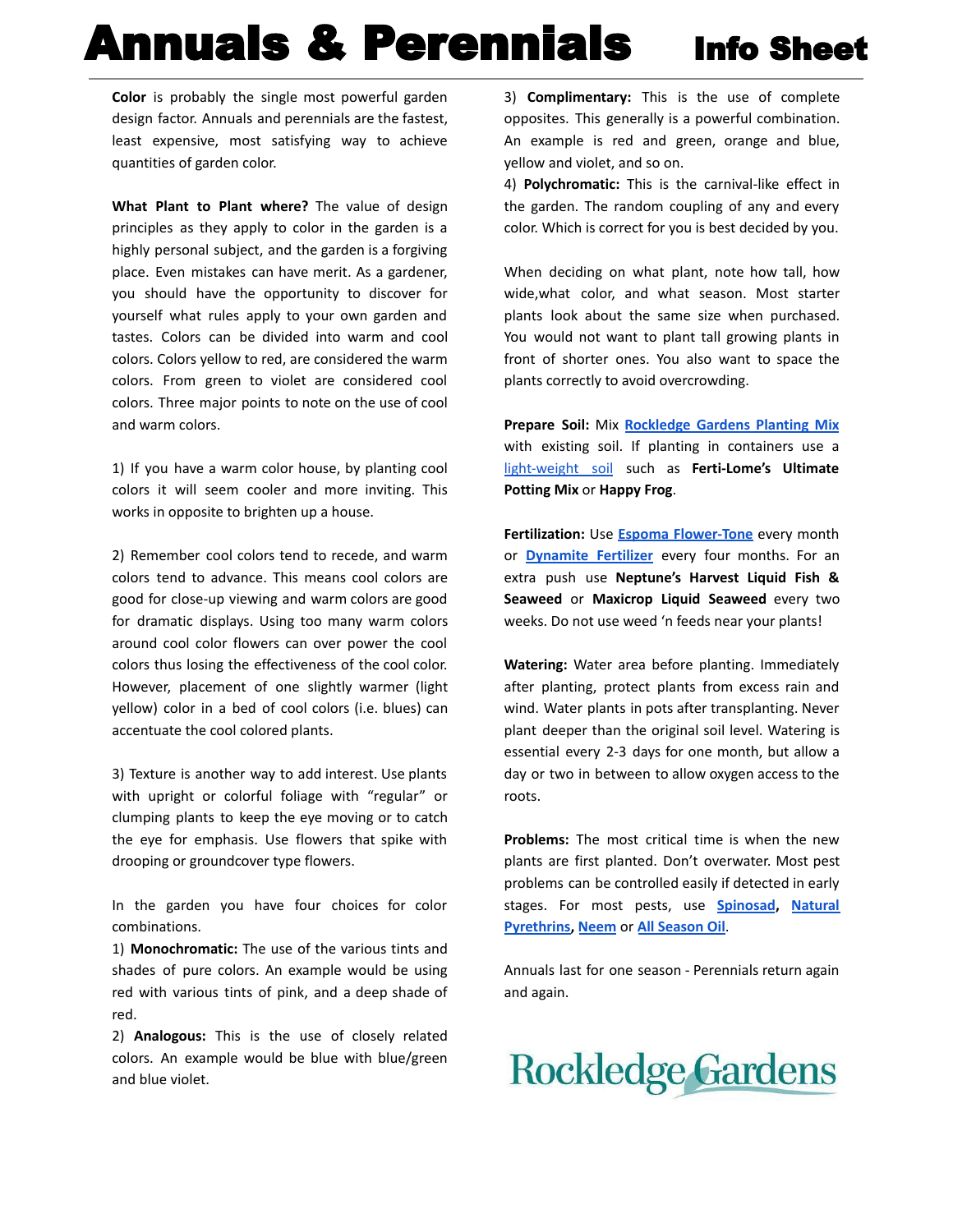| Plant                   | A/P                       | Sun        | Water   | Salt Tol. | Height      | Season   | <b>Colors</b>           |
|-------------------------|---------------------------|------------|---------|-----------|-------------|----------|-------------------------|
| Ageratum                | P                         | Sun/Shade  | Med/hi  | Low       | $12" - 24"$ | all      | Purple, white           |
| Alyssum                 | P                         | Sun/Part   | Med/lo  | Med       | 12"         | all      | White, purple           |
| Aster                   | $\mathsf{A}$              | Sun/Part   | Med     | Low       | 12"         | all      | Pink, red, white        |
| <b>Blue Daze</b>        | P                         | Sun/Shade  | Med     | Hi        | $12" - 24"$ | all      | Blue                    |
| <b>Browallia</b>        | $\mathsf{A}$              | Sun        | Med     | Low       | 12"24"      | hot      | Purple                  |
| Canna Lily              | P                         | Sun/Part   | Med/hi  | Hi        | >24"        | all      | Many                    |
| Carnation               | $\boldsymbol{\mathsf{A}}$ | Sun        | Med     | Low       | 12"         | Cool     | Many                    |
| Celosia                 | $\mathsf{A}$              | Sun        | low     | med       | 12"         | hot      | many                    |
| Coleus                  | P                         | Sun/Shade  | Med     | Med       | $12" - 24"$ | all      | Foliage, many           |
| Coreopsis               | P                         | Sun        | Low     | V. hi     | 12"         | hot      | vellow                  |
| Cosmos                  | $\mathsf{A}$              | sun        | lo/med  | med       | 12"         | all      | many                    |
| Crossandra              | P                         | shade/part | med     | low       | $12" - 24"$ | all      | apricot/salmon          |
| Dahlberg Daisy          | ${\sf P}$                 | sun/part   | lo/med  | med       | 12"         | hot      | vellow                  |
| Dahlia                  | p                         | sun/shade  | med     | low       | 24"         | all      | many                    |
| Delphinium              | $\mathbf{a}$              | sun/part   | med     | low       | 24"         | cool     | Blue, pink              |
| Dianthus                | p                         | sun        | low     | hi        | 12"         | all      | pink                    |
| Dusty miller            | p                         | sun/part   | lo/med  | med       | $12" - 24"$ | all      | silver                  |
| Flowering Cabbage       | $\mathbf{a}$              | sun/part   | low     | med       | 12"         | all      | White, purple           |
| Gaillardia              | p                         | sun        | low     | V. hi     | 12"         | all      | Red, orange,<br>vellow  |
| Gazania Daisy           | p                         | sun        | low     | V. hi     | 12"         | all      | Yellow, reds            |
| Geranium                | р                         | sun/part   | med     | V. hi     | 12"         | all      | many                    |
| Gerbera Daisy           | P.                        | Sun/Part   | lo/med  | med       | <24"        | all      | many                    |
| Gloriosa Daisy          | P                         | Sun        | lo/med  | hi        | $12 - 24$   | all      | Yellow, red, gold       |
| Gomphrena               | P                         | sun        | low     | med       | 24"         | all      | many                    |
| Heather                 | P                         | sun/shade  | med     | hi        | $12" - 24"$ | all      | Lavender, white         |
| Impatiens               | p                         | shade      | med/hi  | V. hi     | $12" - 24"$ | hot      | many                    |
| Ivy Geranium            | P                         | sun/part   | med     | V. hi     | cascading   | cool/all | many                    |
| Lantana                 | p                         | sun        | low     | V. hi     | Low to 24"  | all/hot  | many                    |
| Lobelia                 | $\mathsf{a}$              | sun/part   | med     | med       | 12"         | cool     | Blue, white             |
| Marigolds               | $\mathbf{a}$              | sun/part   | low/med | med       | 12"         | all      | Yellow, gold,<br>orange |
| New Guinea<br>Impatiens | p                         | sun/shade  | med/hi  | V. hi     | 24"         | all      | Red, white,<br>purple   |